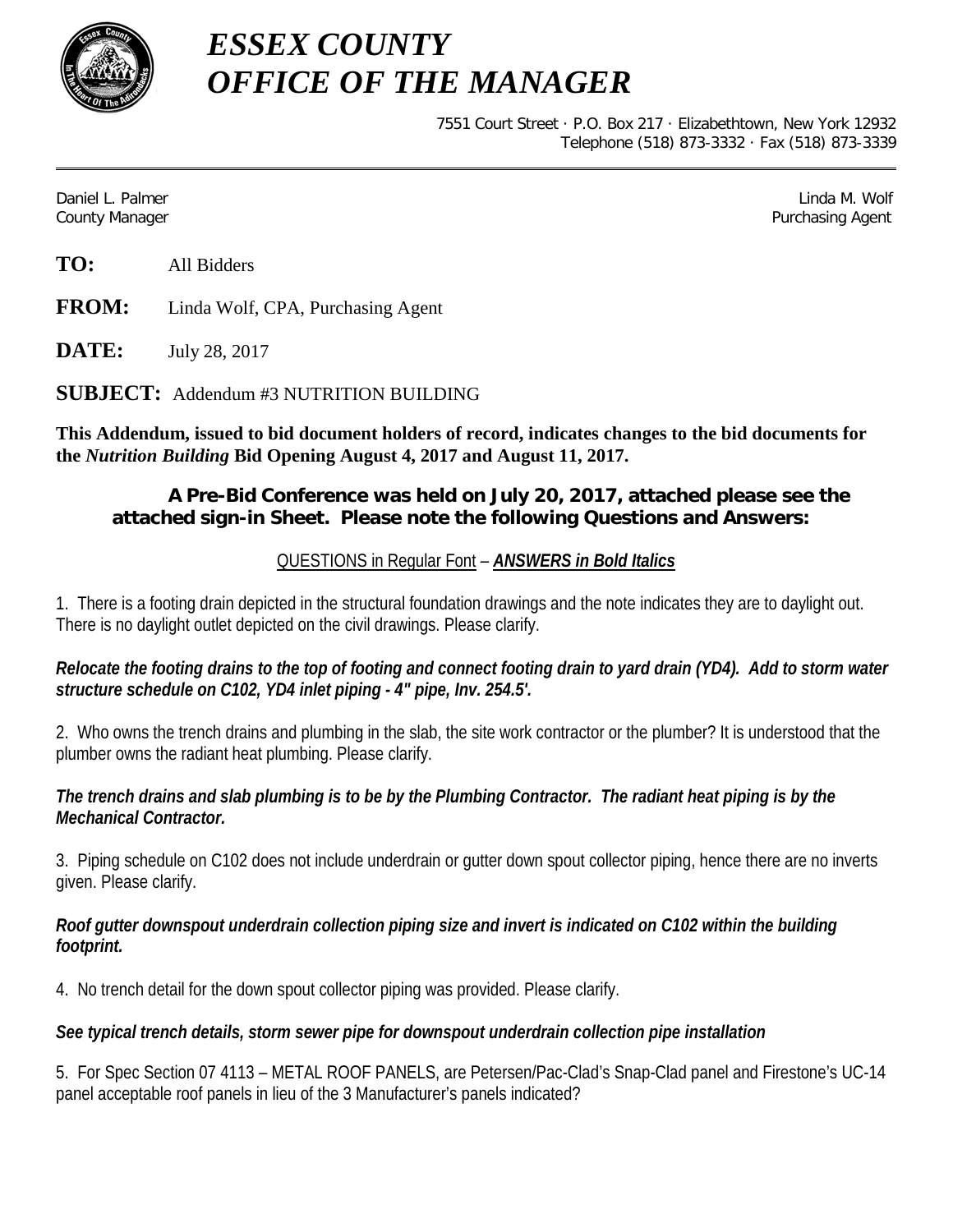*Petersen/Pac-Clad's Snap-Clad panel and Firestone's UC-14 panel are acceptable products provide they meet all specification requirements.*

6. Please clarify if Soffit Panels by Petersen and Firestone are acceptable, as no Manufacturers are indicated?

# *Soffit Panels by Petersen and Firestone are acceptable manufactures, soffits must meet all specification requirements.*

7. Are there any details for the metal roofing at the finials with details at the finial post, at the transitions between the curved panels and the straight panels, and at the curved panels to the ridge transition.

# *See the attached sketch SK-01 and Picture of an existing building on premises for reference.*

8. Are the finial curved roofs not actually joining the flat roof, but to be raised on cupolas?

# *See the attached sketch SK-01 and Picture of an existing building on premises for reference.*

9. Section 3 for the specifications is listed for both the GC and the Site Work/Concrete scope (in section 011000), please specify which contract is to cover section 03 3511 or provide a specific breakdown.

# *Delete Section 03 3511 Concrete Floor Finishes and replace with attached Section 09 9600 High-Performance Coatings.*

# **Please replace the Site Work/Concrete Bid Form with the attached Site Work/Concrete Bid Form (removal of Alternate 2b).**

END OF ADDENDUM # 3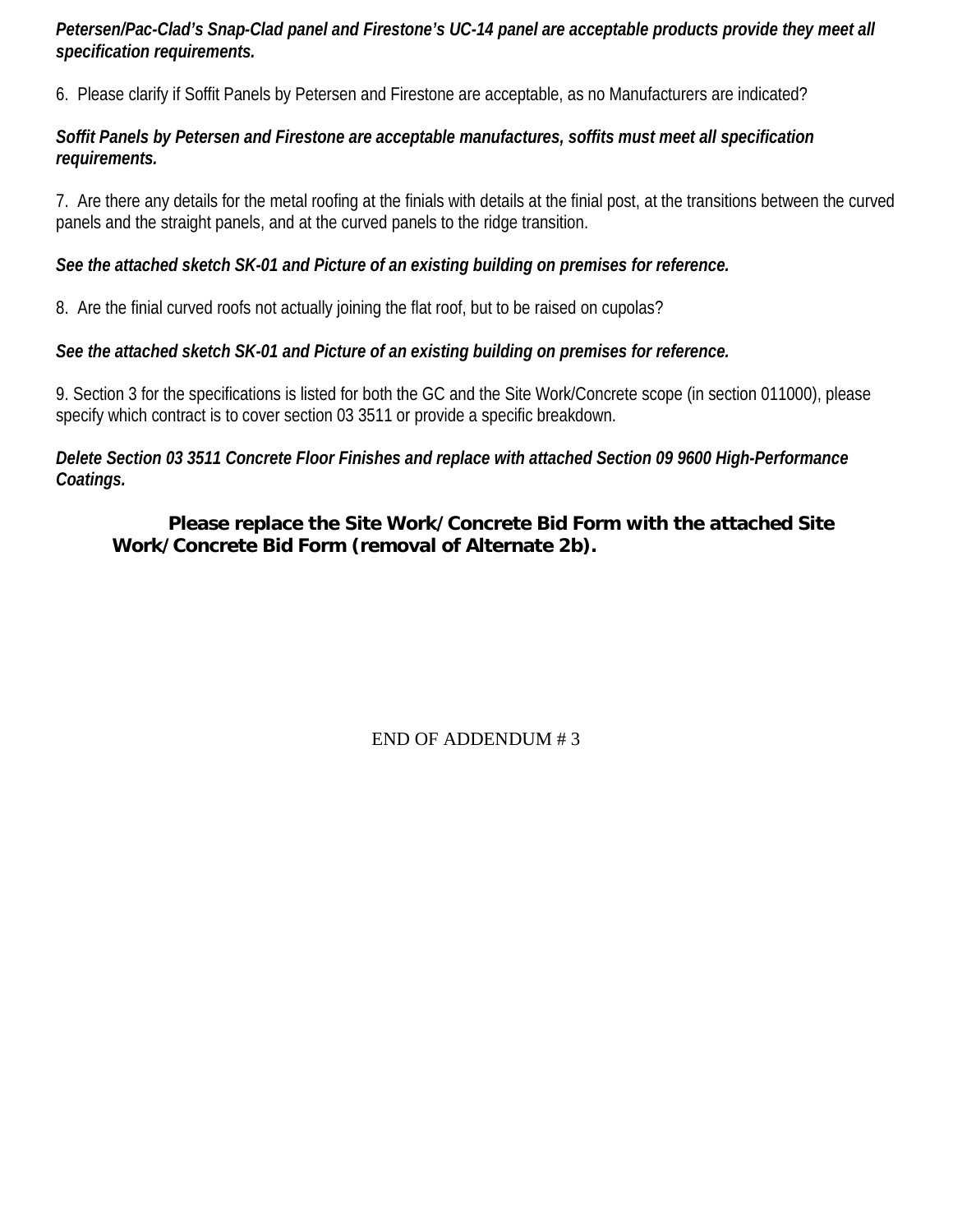$\hat{\mathcal{A}}$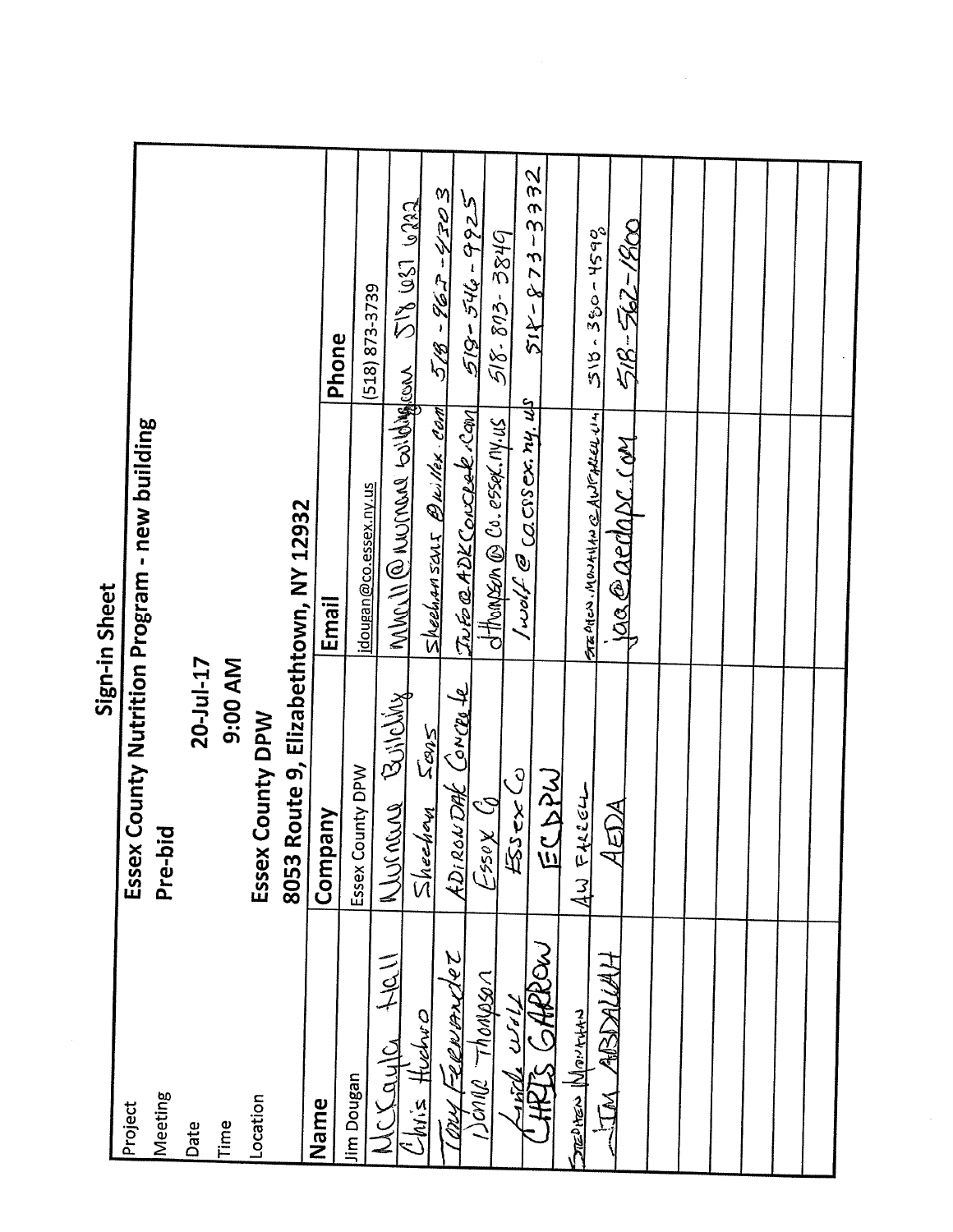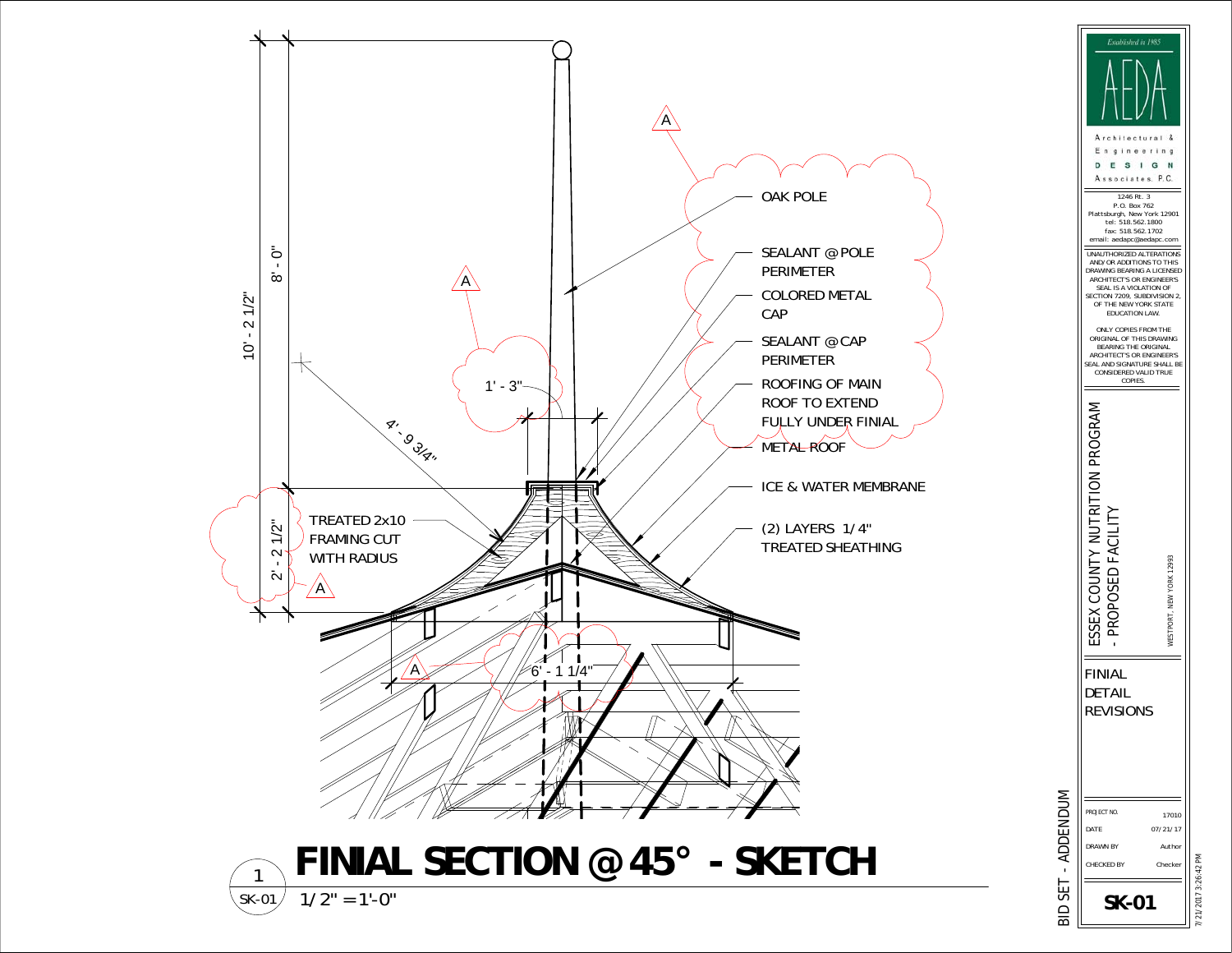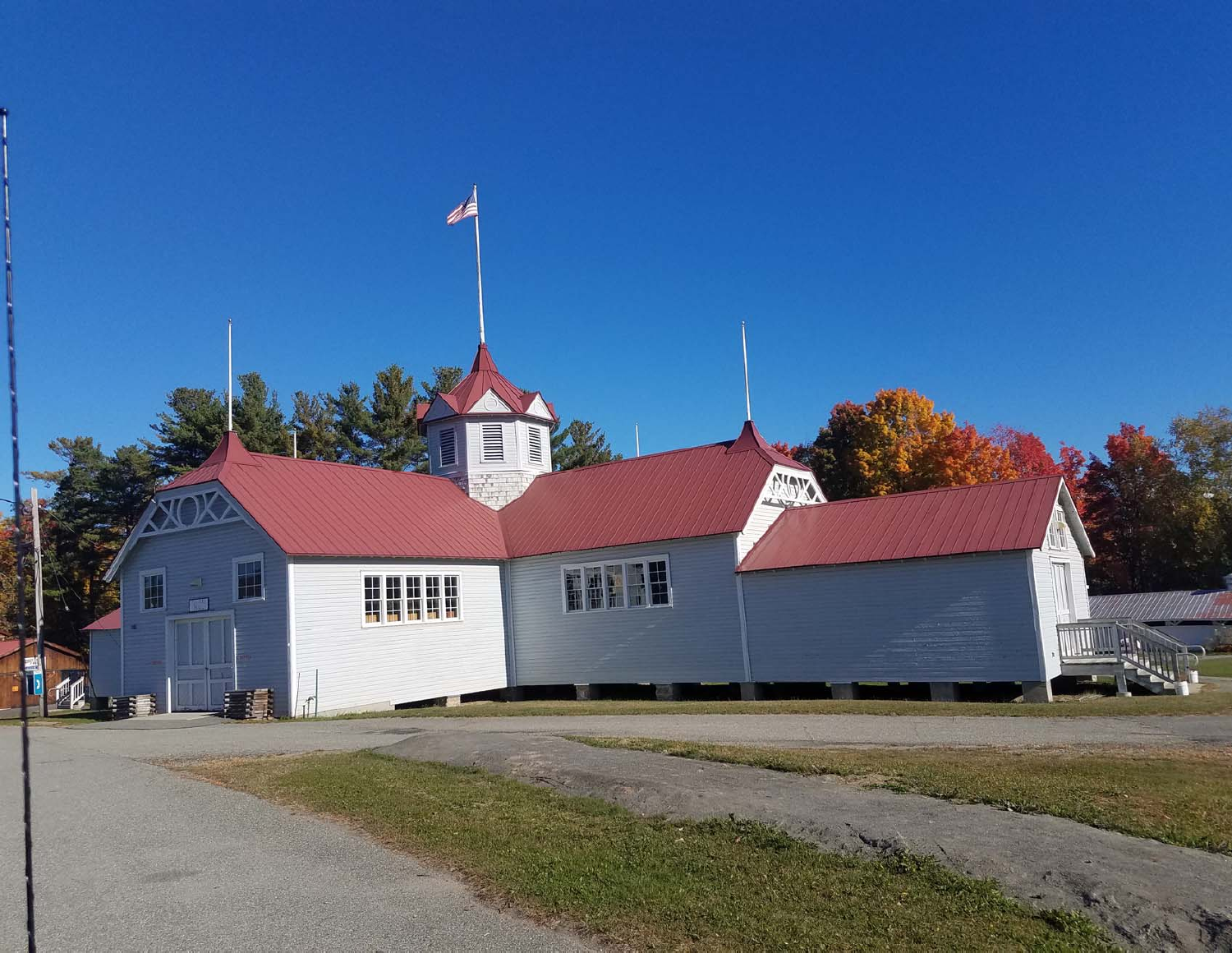### **SECTION 09 9600**

### **HIGH-PERFORMANCE COATINGS**

#### **PART 1 GENERAL**

### **1.01 SECTION INCLUDES**

- A. High performance coatings.
- B. Surface preparation.

### **1.02 REFERENCE STANDARDS**

- A. MPI (APSM) Master Painters Institute Architectural Painting Specification Manual; Current Edition, www.paintinfo.com.
- B. SSPC-SP 13 Surface Preparation of Concrete; (Reaffirmed 2015); 2003.

### **1.03 SUBMITTALS**

- A. Product Data: Provide complete list of all products to be used, with the following information for each:
	- 1. Manufacturer's name, product name and/or catalog number, and general product category (e.g. "alkyd enamel").
	- 2. Cross-reference to specified coating system(s) product is to be used in; include description of each system.
	- 3. Manufacturer's installation instructions.
- B. Maintenance Materials: Furnish the following for Owner's use in maintenance of project.
	- 1. Extra Coating Materials: 1 gallon of each type and color.
	- 2. Label each container with manufacturer's name, product number, color number, and room names and numbers where used.

## **1.04 QUALITY ASSURANCE**

- A. Maintain one copy of each referenced document that applies to application on site.
- B. Manufacturer Qualifications: Company specializing in manufacturing the Products specified in this section with minimum three years documented experience.
- C. Applicator Qualifications: Company specializing in performing the work of this section with minimum three years documented experience.

### **PART 2 PRODUCTS**

#### **2.01 TOP COAT MATERIALS**

- A. Coatings General: Provide complete multi-coat systems formulated and recommended by manufacturer for the applications indicated, in the thicknesses indicated; number of coats specified does not include primer or filler coat.
- B. Epoxy Floor Coating:
	- 1. Number of Coats: As needed to acheive full coverage.
	- 2. Product Characteristics:
		- a. Percentage of solids by volume, 100%, minimum.
	- 3. Top Coat(s): Epoxy Polysiloxane, Two-Component.
		- a. Sheen: Gloss.
		- b. Color: Selected from manufacturer's standard colors.
		- c. Products:
			- 1) Sparten Chemical Company, Inc.; New Generation 100: www.spartanchemical.com.
			- 2) Substitutions: Section 01 6000 Product Requirements.
	- 4. Primer: As recommended by coating manufacturer for specific substrate.

### **2.02 ACCESSORY MATERIALS**

A. Accessory Materials: Provide all primers, sealers, cleaning agents, cleaning cloths, sanding materials, and clean-up materials as required for final completion of coated surfaces.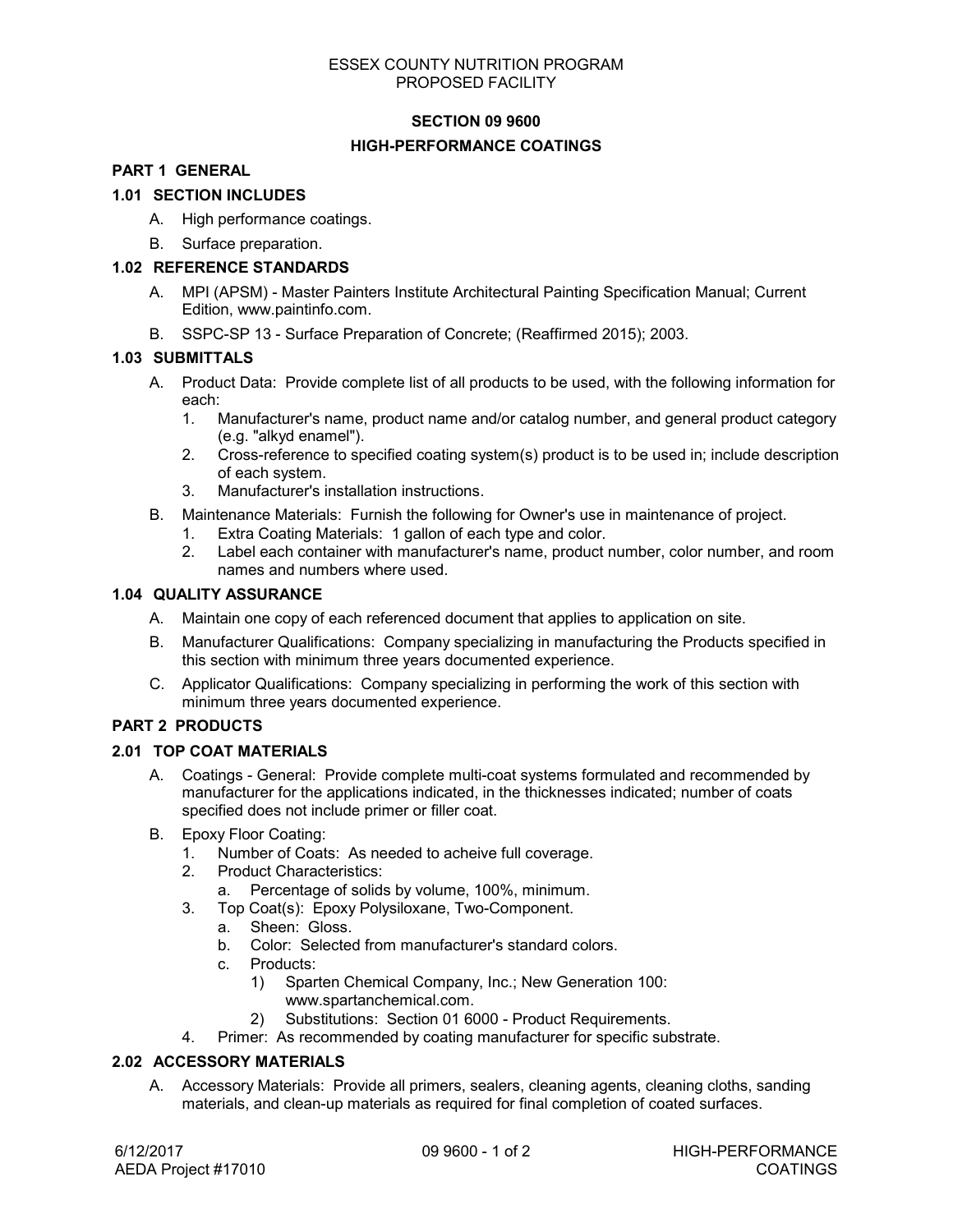- B. Plastic Aggregate: Finely ground polymer for addition to coatings for slip resistance.
- **PART 3 EXECUTION**

### **3.01 EXAMINATION**

- A. Verify existing conditions before starting work.
- B. Do not begin application of coatings until substrates have been properly prepared.
- C. Verify that substrate surfaces are ready to receive work as instructed by the coating manufacturer. Obtain and follow manufacturer's instructions for examination and testing of substrates.
- D. Examine surfaces scheduled to be finished prior to commencement of work. Report any condition that may potentially affect proper application.

### **3.02 PREPARATION**

- A. Clean surfaces of loose foreign matter.
- B. Remove substances that would bleed through finished coatings. If unremovable, seal surface with shellac.
- C. Remove finish hardware, fixture covers, and accessories and store.
- D. Concrete:
	- 1. Remove release agents, curing compounds, efflorescence, and chalk. Do not coat surfaces if moisture content or alkalinity of surfaces to be coated exceeds that permitted in manufacturer's written instructions.
	- 2. Prepare surface as recommended by coating manufacturer and according to SSPC-SP 13.
- E. Protect adjacent surfaces and materials not receiving coating from spatter and overspray; mask if necessary to provide adequate protection. Repair damage.

#### **3.03 PRIMING**

A. Apply primer to all surfaces, unless specifically not required by coating manufacturer. Apply in accordance with coating manufacturer's instructions.

### **3.04 COATING APPLICATION**

- A. Apply coatings in accordance with manufacturer's written instructions, to thicknesses specified.
- B. Apply in uniform thickness coats, without runs, drips, pinholes, brush marks, or variations in color, texture, or finish. Finish edges, crevices, corners, and other changes in dimension with full coating thickness.

### **END OF SECTION**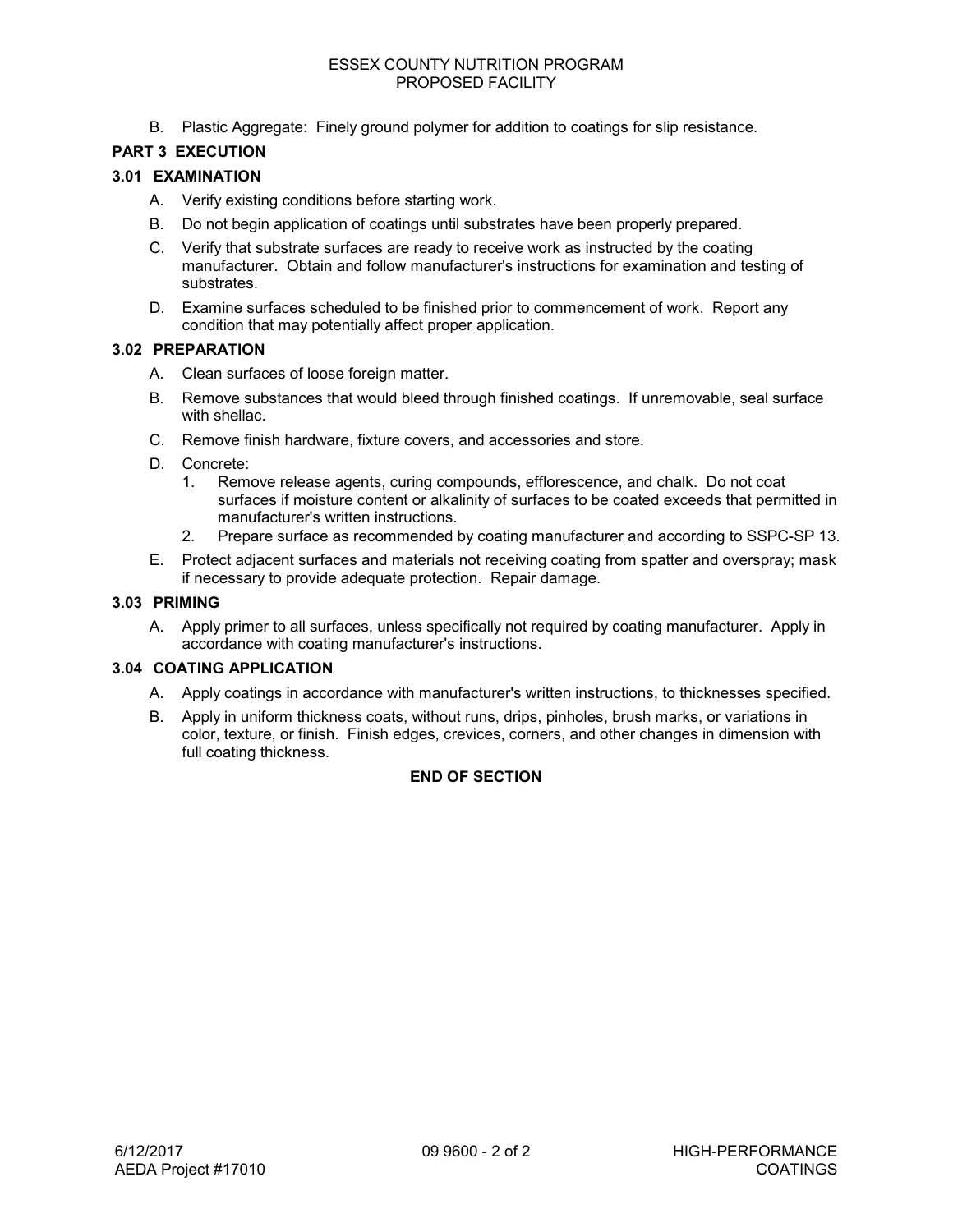#### **SECTION 00 4100.01**

# **BID FORM (SITE WORK & CONCRETE CONSTRUCTION)**

## **THE PROJECT AND THE PARTIES**

#### **1.01 TO:**

Essex County

194 Pleasent Ridge Rd.

Plattsburgh, NY 12901

#### **1.02 FOR:**

All Site Work and Concrete Construction Work, including but not limited to all site work, foundations and footings, building slab and flatwork and other associated work as necessary to provide a complete and functioning facility as indicated in the plans & specifications. Includes coordination with other trades to accommodate completion of work required by other Prime Contract holders.

# **1.03 DATE: \_\_\_\_\_\_\_\_\_\_\_\_\_\_ (BIDDER TO ENTER DATE)**

## **1.04 SUBMITTED BY: (BIDDER TO ENTER NAME AND ADDRESS)**

- A. Bidder's Full Name \_\_\_\_\_\_\_\_\_\_\_\_\_\_\_\_\_\_\_\_\_\_\_\_\_\_
	- 1. Address \_\_\_\_\_\_\_\_\_\_\_\_\_\_\_\_\_\_\_\_\_\_\_\_\_\_\_\_\_\_
	- 2. City, State, Zip

# **1.05 OFFER**

A. Having examined the Place of The Work and all matters referred to in the Instructions to Bidders and the Contract Documents prepared by AEDA, PC for the above mentioned project, we, the undersigned, hereby offer to enter into a Contract to perform the Work for the Sum of:

 $\mathcal{L}_\text{max} = \mathcal{L}_\text{max} = \mathcal{L}_\text{max} = \mathcal{L}_\text{max} = \mathcal{L}_\text{max} = \mathcal{L}_\text{max} = \mathcal{L}_\text{max} = \mathcal{L}_\text{max} = \mathcal{L}_\text{max} = \mathcal{L}_\text{max} = \mathcal{L}_\text{max} = \mathcal{L}_\text{max} = \mathcal{L}_\text{max} = \mathcal{L}_\text{max} = \mathcal{L}_\text{max} = \mathcal{L}_\text{max} = \mathcal{L}_\text{max} = \mathcal{L}_\text{max} = \mathcal{$ 

|        | dollars                                                                                                                                                                                                  |  |
|--------|----------------------------------------------------------------------------------------------------------------------------------------------------------------------------------------------------------|--|
|        | ), in lawful money of the United States of America.                                                                                                                                                      |  |
|        | Alternate #1 - Lump sum price to delete the split rail fence from the base bid.                                                                                                                          |  |
| Deduct |                                                                                                                                                                                                          |  |
|        | dollars                                                                                                                                                                                                  |  |
| $($ \$ | ), in lawful money of the United States of America.                                                                                                                                                      |  |
|        | Alternate #2a - Lump sum price to delete the gravel subbase material only under asphalt<br>paving from the base bid, County to supply material.                                                          |  |
| Deduct |                                                                                                                                                                                                          |  |
|        | dollars                                                                                                                                                                                                  |  |
|        | ), in lawful money of the United States of America.                                                                                                                                                      |  |
| $($ \$ | <b>DELETED</b> Alternate #2b Lump sum price to delete the gravel subbase install only                                                                                                                    |  |
| Deduct | under asphalt paving from the base bid, County to install material.<br><u> 1989 - Johann Barn, mars ann an t-Amhain ann an t-Amhain an t-Amhain an t-Amhain an t-Amhain an t-Amhain an t-</u><br>dollars |  |
|        |                                                                                                                                                                                                          |  |
| bid.   | Alternate #3 - Lump sum price to delete the asphalt paving from the base bid. Place,                                                                                                                     |  |
| Deduct |                                                                                                                                                                                                          |  |
|        | dollars                                                                                                                                                                                                  |  |
| $(S -$ |                                                                                                                                                                                                          |  |
|        | _), in lawful money of the United States of America.                                                                                                                                                     |  |
| Deduct | Alternate #4 - Lump sum price to delete the pavement line striping from the base bid.                                                                                                                    |  |
|        | compact and grade subbase to +/- 1/2" of proposed bottom of asphalt still included in base<br>dollars                                                                                                    |  |

B. **Cost Breakdown Form by Specification Division:**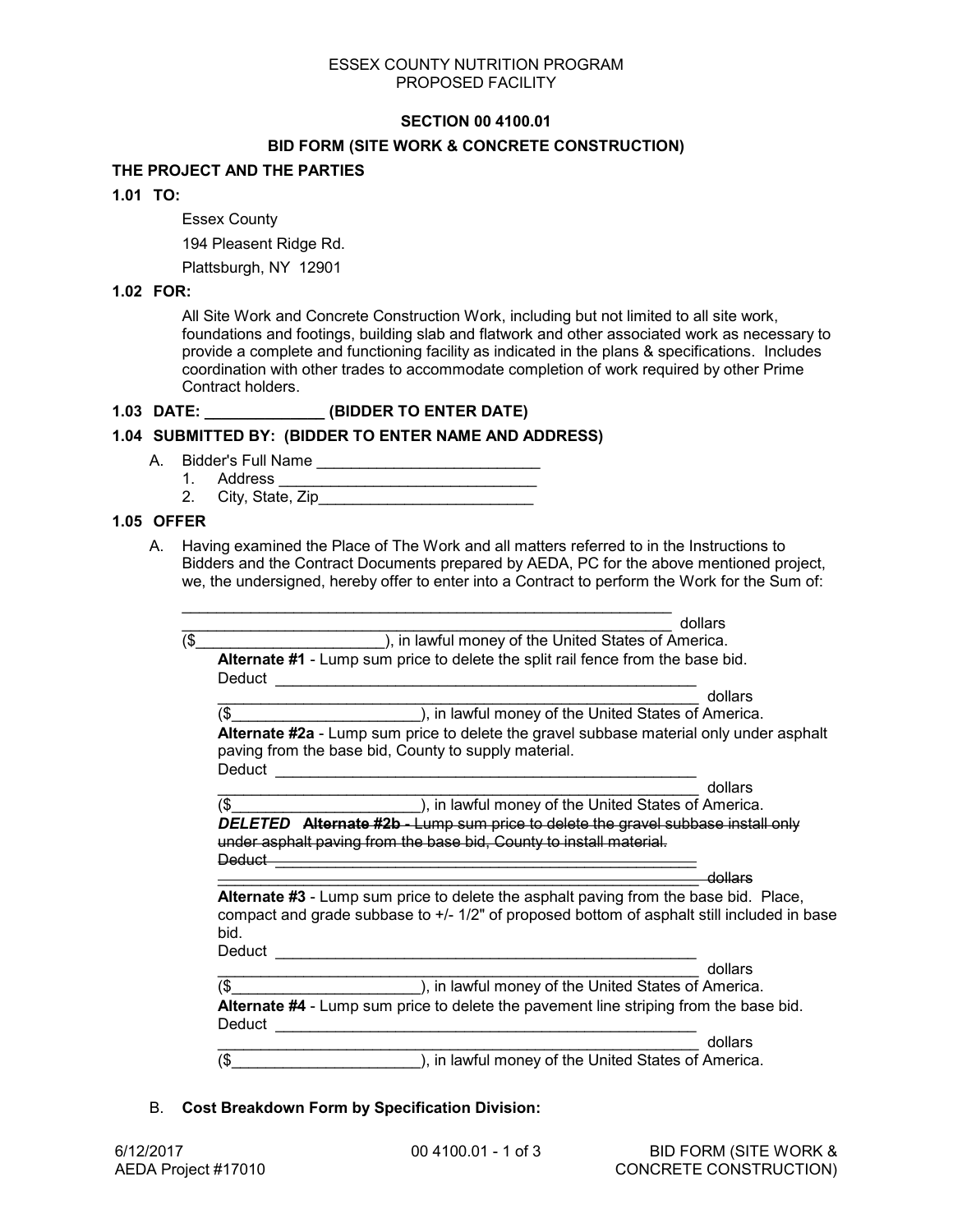| <b>Division/Section</b><br># | <b>Division/Section Description</b>                            | <b>Division/Section Value</b> |
|------------------------------|----------------------------------------------------------------|-------------------------------|
| $00 \,$                      | Procurement & Contracting<br>(Bonds & Insurances)              | $\frac{1}{2}$                 |
| 01                           | <b>General Requirements/Conditions</b>                         | $\frac{1}{2}$                 |
| 03                           | Concrete                                                       | \$                            |
| 07                           | <b>Thermal &amp; Moisture Protection</b>                       | $\mathfrak s$                 |
| 12                           | <b>Furnishings</b>                                             | \$                            |
| 31                           | Earthwork                                                      | $\mathbb{S}$                  |
| 32                           | <b>Exterior Improvements</b>                                   | \$                            |
| 33                           | <b>Utilities</b>                                               | \$                            |
|                              | <b>TOTAL - SITE WORK BASE BID</b><br>(Alternates Not Included) | \$                            |

- C. We have included the required security Bid Bond as required by the Instruction to Bidders.
- D. All applicable federal taxes are excluded and State of New York taxes are excluded from the Bid Sum.

### **1.06 ACCEPTANCE**

- A. This offer shall be open to acceptance and is irrevocable for forty-five days from the bid closing date.
- B. If this bid is accepted by Owner within the time period stated above, we will:
	- 1. Execute the Agreement within ten days of receipt of Notice of Award.
	- 2. Furnish the required insurance documents within ten days of receipt of Notice of Award.
	- 3. Commence work within ten days after written Notice to Proceed of this bid.
- C. If this bid is accepted within the time stated, and we fail to commence the Work or we fail to provide the required Bond(s), the security deposit shall be forfeited as damages to Owner by reason of our failure, limited in amount to the lesser of the face value of the security deposit or the difference between this bid and the bid upon which a Contract is signed.
- D. In the event our bid is not accepted within the time stated above, the required security deposit shall be returned to the undersigned, in accordance with the provisions of the Instructions to Bidders; unless a mutually satisfactory arrangement is made for its retention and validity for an extended period of time.

### **1.07 CONTRACT TIME**

- A. If this Bid is accepted, we will:
- B. Complete the Work by the 1st day of December, 2017.
- C. It shall be understood that the actual completion date or time frame will be subject to consideration of all Pime Contract holders work schedule and shall ultimately be estabilshed by Essex County after coordination with all parties.